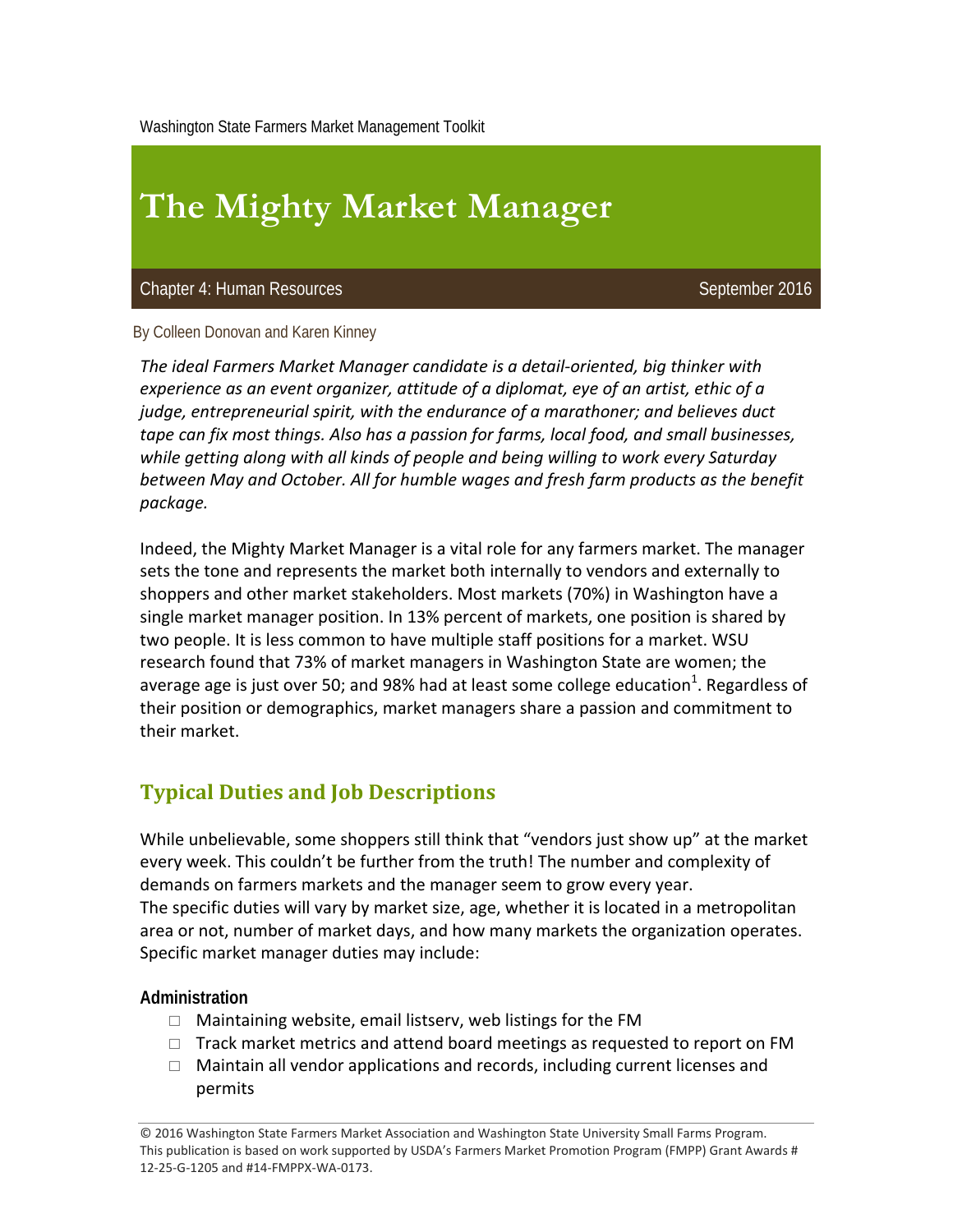- $\Box$  Collect vendor fees and make bank deposits; keep Treasurer informed of all bookkeeping
- $\Box$  Ensure FM has all licenses and permits needed to operate legally
- □ Maintain all volunteer records
- $\Box$  With support from Treasurer, prepare and present proposed budget

#### **Operations – during the season**

- $\Box$  Ensure market is operated in safe and efficient manner
- $\Box$  Handle all emergencies that arise
- $\Box$  Monitor vendor products and ensure compliance with FM guidelines
- $\Box$  Monitor food vendor compliance with local health department requirements
- $\Box$  Cultivate optimal product mix
- $\Box$  Answer/address all shopper and vendor questions/complaints/concerns
- $\Box$  Assign spots to vendors and manage overall market layout
- $\Box$  Supervise set up and take down
- $\Box$  Oversee the FM information booth
- $\Box$  Collect market data, including shopper counts and vendor sales
- $\Box$  Submit regular reports to board of directors

**Operations – during the off-season** 

- □ Vendor recruitment and retention
- $\Box$  Professional development for market managers (e.g., attending the WSFMA conference)
- $\Box$  Develop constructive community relationships
- $\Box$  Market promotions, including print materials and special events
- $\Box$  Oversee market site development, including all permits
- $\Box$  Preparations for next season

#### **Promotions and Outreach**

- $\Box$  Create, produce, and manage market promotions, advertising, and special events
- $\Box$  Create events calendar for the FM
- $\Box$  Produce and distribute market newsletter
- $\Box$  Participate in community meetings and activities on behalf of FM
- $\Box$  Seek and get articles about FM published in local news outlets
- $\Box$  Create and regularly update social media promoting market and vendors

#### **FMNP or SNAP (and Incentive Programs)**

- $\Box$  Ensure market and produce vendors have current contracts to participate in the FMNP program. Monitor farm compliance with FMNP
- $\Box$  Coordinate food access activities with community partners, distribute materials, educate local WIC clinics, senior organizations, and other nonprofits
- $\Box$  Manage market's SNAP program, ensure EBT processing equipment is working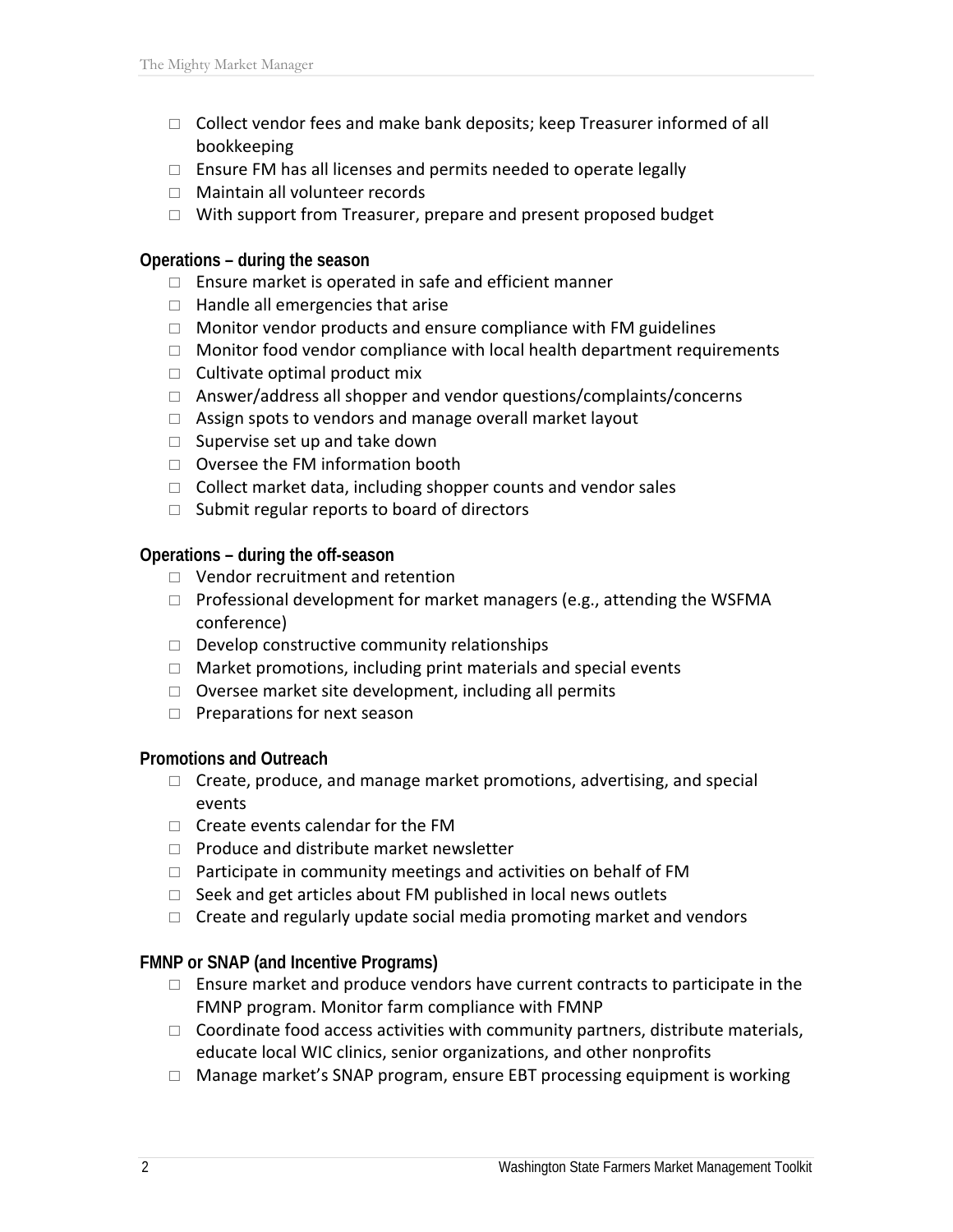- $\Box$  Track EBT and other special currencies' transactions to reconcile with daily bookkeeping
- $\Box$  Train vendors, volunteers and board members about these programs

# **Job Description for Carnation Farmers Market Manager**

The Carnation Market Manager (Manager) will serve as a positive, energetic face for the Carnation Farmers Market (CFM). The Manager will interact with the local community by providing information, answering questions, and addressing concerns. The Manager must be well organized and will coordinate all CFM activities, uphold the CFM "Guidelines and Policies", implement and enforce other policies as defined by the Sno-Valley Tilth Board of Directors (BOD).

In general, the CFM Manager responsibilities include:

- Day-to-day CFM operations throughout market season.
- Serving as point of contact for the CFM.
- Increasing the volume of agricultural products grown and sold in the Snoqualmie Valley.
- Promotion/advertising of the CFM with a goal of increasing the customer base and individual vendor sales.
- Making the CFM a destination for residents and visitors through a focus on high quality agricultural products and market-based, educational activities of interest to families.
- Maintain accurate and timely financial and statistical records for the CFM.

Source: Carnation Market Manager Job Description (2012)

### **Market Manager Training**

Given the wide range of duties and demands, supporting training and professional development for farmers market managers is essential. Key opportunities include:

- The Washington State Farmers Market Association's annual conference is an excellent opportunity for new and returning managers, as well as board members and vendors. It is held at the end of January or early February and typically includes workshops on every aspect of market management. One of the most popular features is simply the opportunity to meet and network with other market managers. Farmers markets do not have to be members of the WSFMA to attend. Information about the conference is posted at www.wafarmersmarkets.org.
- While not a formal training per se, the WSFMA Listserv is an excellent means of keeping up‐to‐date and sharing technical information with other market managers.
- **IFT In King County, the market managers have quarterly meetings and a listservent** organized by Steve Evans.
- **The Farmers Market Coalition's ongoing webinar series and Resource Library are** excellent sources of market manager training materials. https://farmersmarketcoalition.org/education/resource-library/.